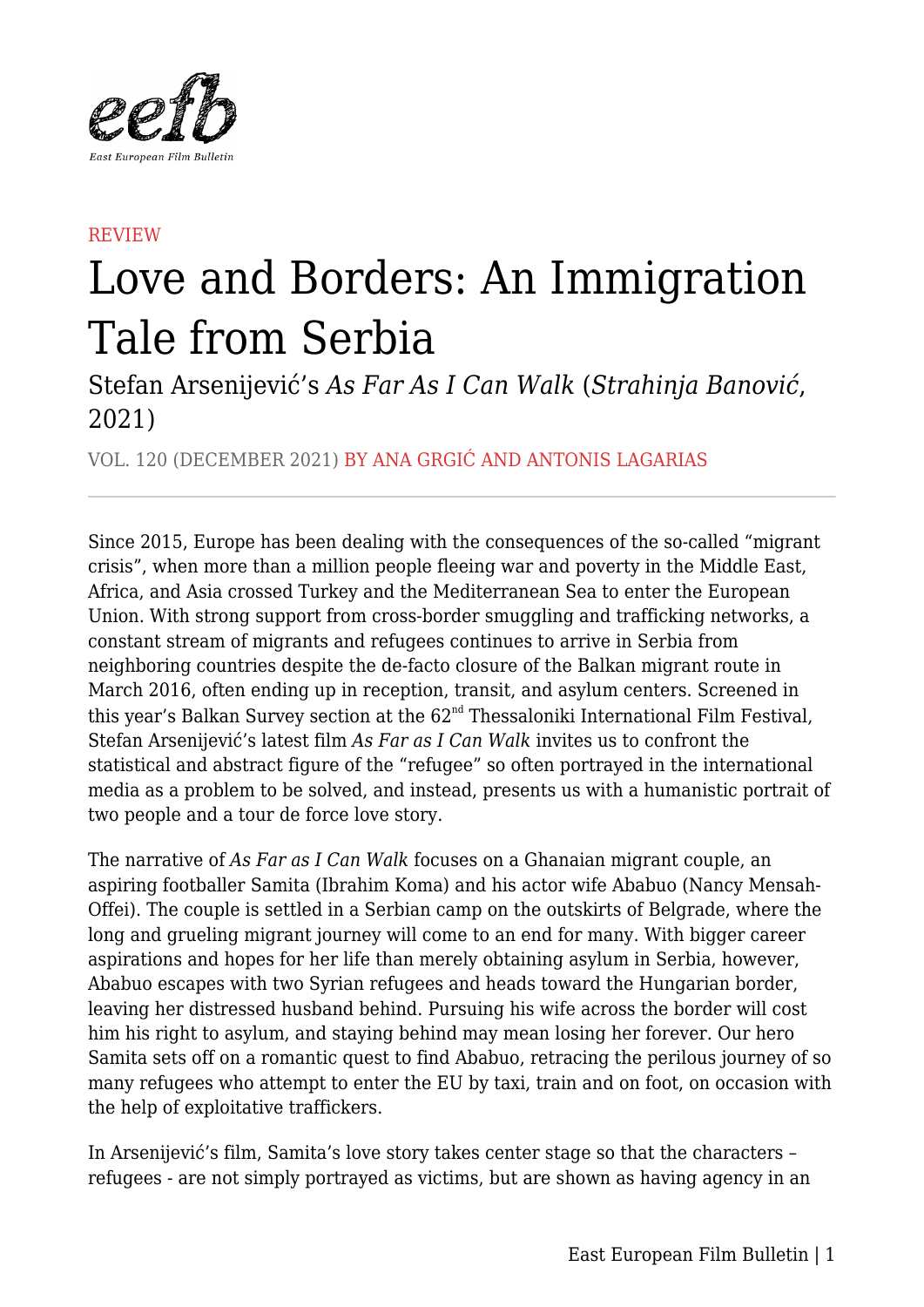attempt to bring the refugee experience closer to international audiences. Here, agency is doubly defined as being able to undertake a quest for love, and to maintain personal aspirations and dreams despite the hardships of a refugee camp. The film insists on common universal values shared by all humanity. Even if one is forced to temporarily assume the identity of a "refugee" or "migrant" due to circumstance, this does not define one's identity. Samita can aspire to become a professional football player; Ababuo can have ambitions to act in a theater play. Samita and Ababuo are main characters of a love story which employs some typical narrative conventions, like the inevitable urge to sacrifice everything for the sake of love and the hint at a love triangle. In doing so, Arsenijević creates one of the rare films on the refugee and migrant condition that can best be described as a genre film.

However, this choice proves to be a double-edged sword. Love stories are successful to the extent that they are universal – and generic enough – for audiences to project upon their own experiences. To create broad appeal, Arsenijević's film simplifies aspects of the refugee condition, creating a somewhat rare – if not wholly improbable – portrait of Samita as an immigrant almost fully integrated in a nothing-but-welcoming Serbian community which calls him a brother. Initial success, which is consequently sacrificed for love, is an essential step for most love narratives. While this complies with the expected narrative structure, in doing so the film abandons a more nuanced representation of refugees, which in turn explains why the Greek audiences in Thessaloniki, a country recently accused of attempting "the biggest pushback in years"  $<sup>1</sup>$ , an illegal action punished by international law, expressed their surprise at the</sup> somewhat gentle and humane representation of authorities in the film. To avoid yet another portrait of refugees as victims, Arsenijević deliberately avoids the depiction of openly brutal policemen, opting for an interiorization of the conflict. The audience's response to his choice highlights the diversity of international audiences. Agency is defined according to existing representations of the refugee condition that audiences are accustomed to. Unlike in Western countries further removed from European borders, in countries like Greece, violence and brutality against immigrants remain on the society's visible surface. As a result, agency is expected to appear primarily in terms of fighting, resistance, and solidarity, which remain inside the victim/oppressor dynamics. For audiences closer to such open conflicts, such as a Greek one, the film's different perspective comes as an interesting challenge.

For Serbian audiences, on the other hand, the film includes an additional challenge posed by its contemporary re-imagining of well-known medieval Serbian epic poem *Strahinja Banović*, in which a Serbian nobleman goes on a tragic mission to rescue his kidnapped wife. While this reference is very likely to be lost with international audiences, the decision to equate the contemporary journey of an African refugee with that of a Serbian nobleman from medieval times is a strong political statement, especially so within contemporary Serbian society and against the rise of right-wing populist discourse and anti-immigrant rhetoric in Europe. While the original title in Serbian "*Strahinja Banović*" directly references the epic poem, the international title simply reads "*As Far As I Can Walk*", which hints at the action aspects of the protagonist's quest. While the majority of the film's dialogue is in English, Samita's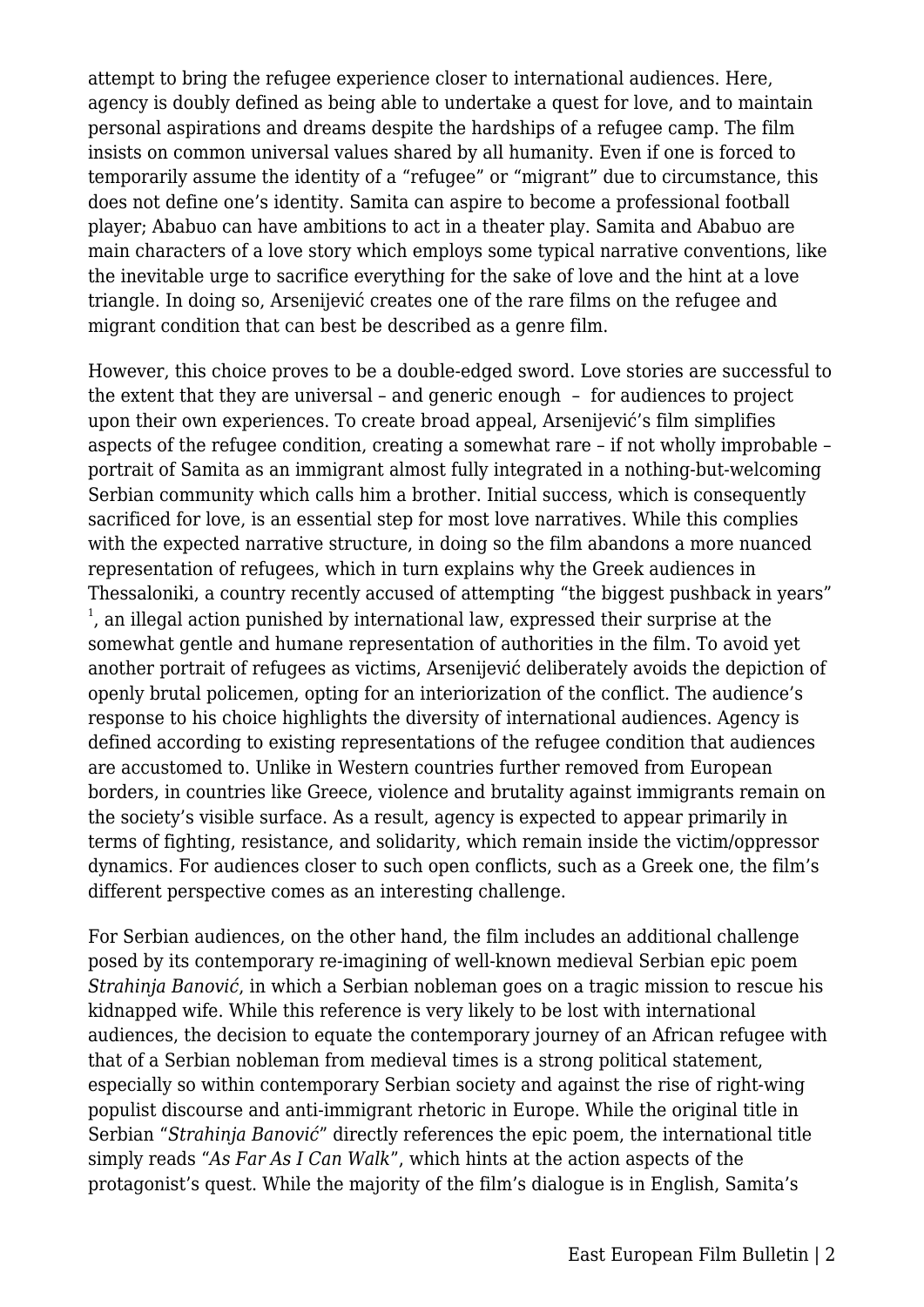quest is mapped by a Serbian-language female voice-over which recites selected excerpts from the epic poem, adding a layer of lyricism and poeticism to his progress.

This creates an interesting contrast between the film's universal love theme, addressed to a broad (and mainstream) audience, and its potential to provoke conservative viewers. While the film was not yet screened in Serbia, its current festival success will surely ease the film's way towards national and regional distribution, and perhaps only then can the film's subversive power be fully assessed. To rephrase its international title, it remains to be seen how far the film itself can walk on a mission which requires not only acknowledging immigrants' legitimacy for love, but also protesting the horror of current European immigration policies by reaching and challenging conservative and anti-immigrant audiences.

The excellent performances by the two lead actors, French Koma and Ghanaian Mensah-Offei, carry the narrative, and poignantly embody the anguish, the passion, and the resignation of two young people, displaced from their home countries and looking for a better life. These are supported by Syrian actor Maxim Khalil, who plays the Syrian refugee and left-wing activist, Ali, with whom Abouba flees the camp, and a group of non-professional actors, real-life refugees, and migrants, which the director enlisted in order to have greater authenticity in the film. The story was developed from an initial idea to document the migrant refugee crisis in Serbia, and is inspired by the real-life story of Ghanaian refugee Ibrahim Ishak. The script is a transnational collaborative effort, co-written by director Stefan Arsenijević, Bojan Vuletić (a close collaborator and a well-known Serbian film director) and French director-writer Nicolas Ducray. Its conception followed weeks of research in asylum centers and migrant camps and the filmmakers' own volunteer experiences. The rich cinematography by Jelena Stanković reinforces the scope of Samita's journey and the grave tenacity of his decision, offering familiar images of Central and East European expansive landscapes, empty roads, and crop fields, which migrants traverse in their epic journeys to Western Europe.

According to the director, the Serbian epic poem is essentially about forgiveness, and even though the hero's saga is loosely adapted in *As Far as I Can Walk*, this aspect reemerges when Samita makes a life-changing decision at the end of his quest. By investing the story with elements from the local tradition and positing the story through a Serbian perspective, Arsenijević creates one of the rare films which narrates the refugee crossing, that of the Other vis-à-vis Europe, from the site of the "European Other" - the Balkans. More specifically, it does so from the perspective of Serbia, which is itself situated on the European periphery in geopolitical and imaginal terms and still in the process of negotiating its entry into the EU. Despite the devastating context of experiences made by refugees crossing into Europe, the film manages to deliver a humanist message of hope. Within this era of increasing borders, divisions, and human displacement, that may be the film's greatest strength.